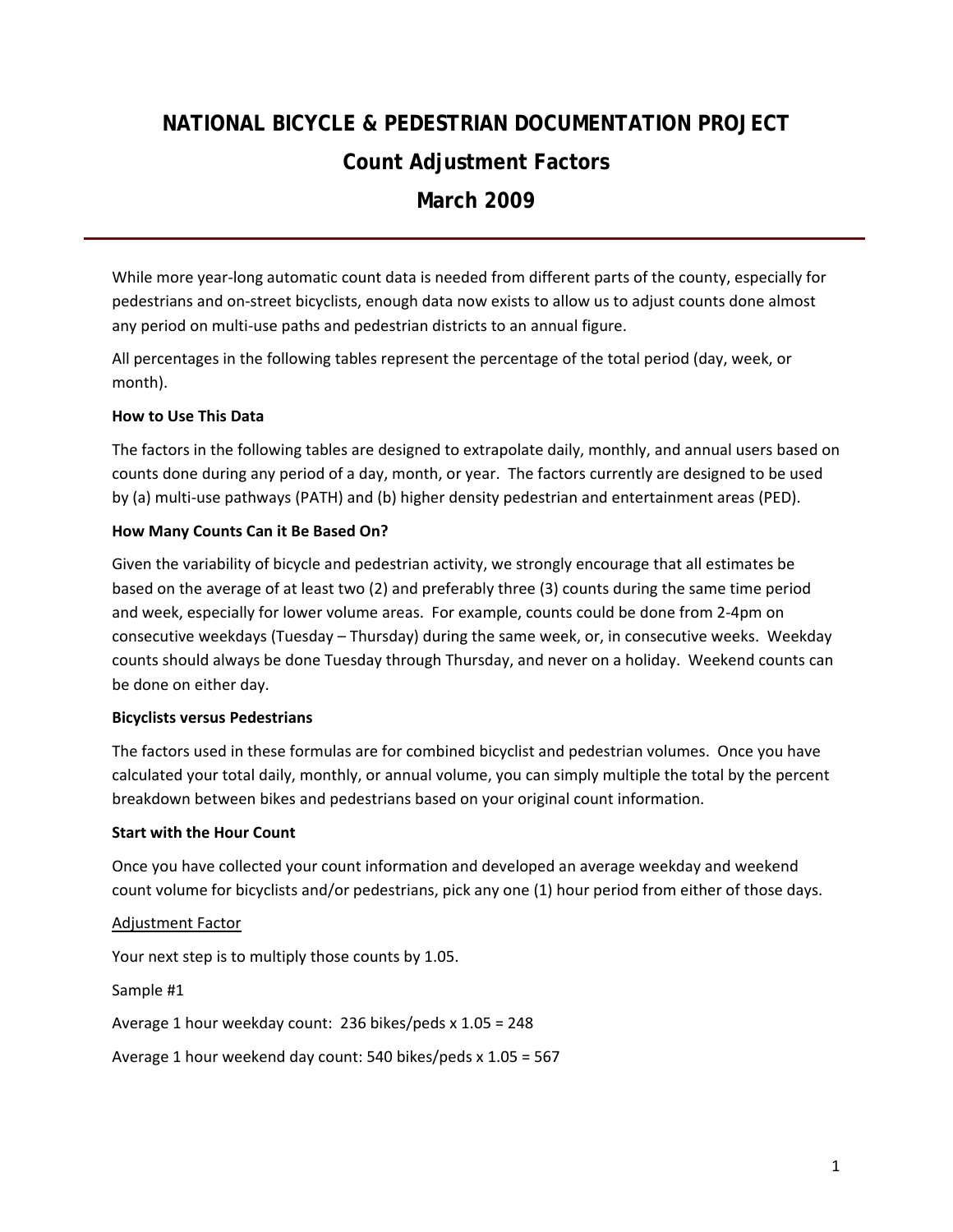This adjustment factor is done to reflect the bicyclists/pedestrians who use the facility between 11pm and 6am, or, about 5% of the average daily total. The count formulas are all based on total counts between 6am and 10pm, since many available counts only cover those periods. If you are certain your facility gets virtually no use between those hours, you can forgo this step.

Calculate Daily Weekday and Weekend Daily Total

Identify the weekday and weekend hour your counts are from in Table 1 below. Be sure to use the PATH column for all multi-use paths, and the PED column for all higher density pedestrian areas with some entertainment uses such as restaurants. Be sure to select the correct time of year (April-September, or, October‐March) as well.

Sample #2: done in June on a multiuse path (weekday = 4‐5pm, weekend day = 12‐1pm):

Adjusted weekday hourly count = 248/.07 = 3,542 daily users

Adjusted weekend day hourly count = 567/.1= 5,670 daily users

#### Calculating Average Weekly Volumes

We need to adjust these figures based on the day of the week. See table 2 below. Find the day of the week your counts were done, and factor them by that percent. If you did multiple counts on different days of the week, then take the average of those factors.

Sample #3: counts were done on a Tuesday and a Saturday.

Adjusted weekday count = 3,542/.13 = 27,246 average weekly users

Adjusted weekend count = 5,670/.18 = 31,500

Add these two figures together, and divide by 2: 27,246+31,500=58,746/2 = 29,373 people

The average weekly volumes for that month are 29,373 people.

#### Convert to Monthly Volumes

To convert from average weekly volumes to an average monthly volume, multiply the average weekly volume by the average number of weeks in a month (4.33 weeks).

Sample #4: 29,373 x 4.33 = 127,282 people.

This is the average monthly volume for the month the counts were conducted.

#### Convert to Annual Totals

To convert from the average monthly volume for the month the counts were taken into an annual total, divide the average monthly figure by the factor from Table 3 for the month the counts were conducted. Use the general climate zones described. Some climate zone types are not included.

Sample #5: counts were done in June in a moderate climate zone.

Average monthly volumes = 127,282/.08 = 1,591,037 people.

Based on these sample figures, it is estimated that almost 1.6 million people use the pathway annually.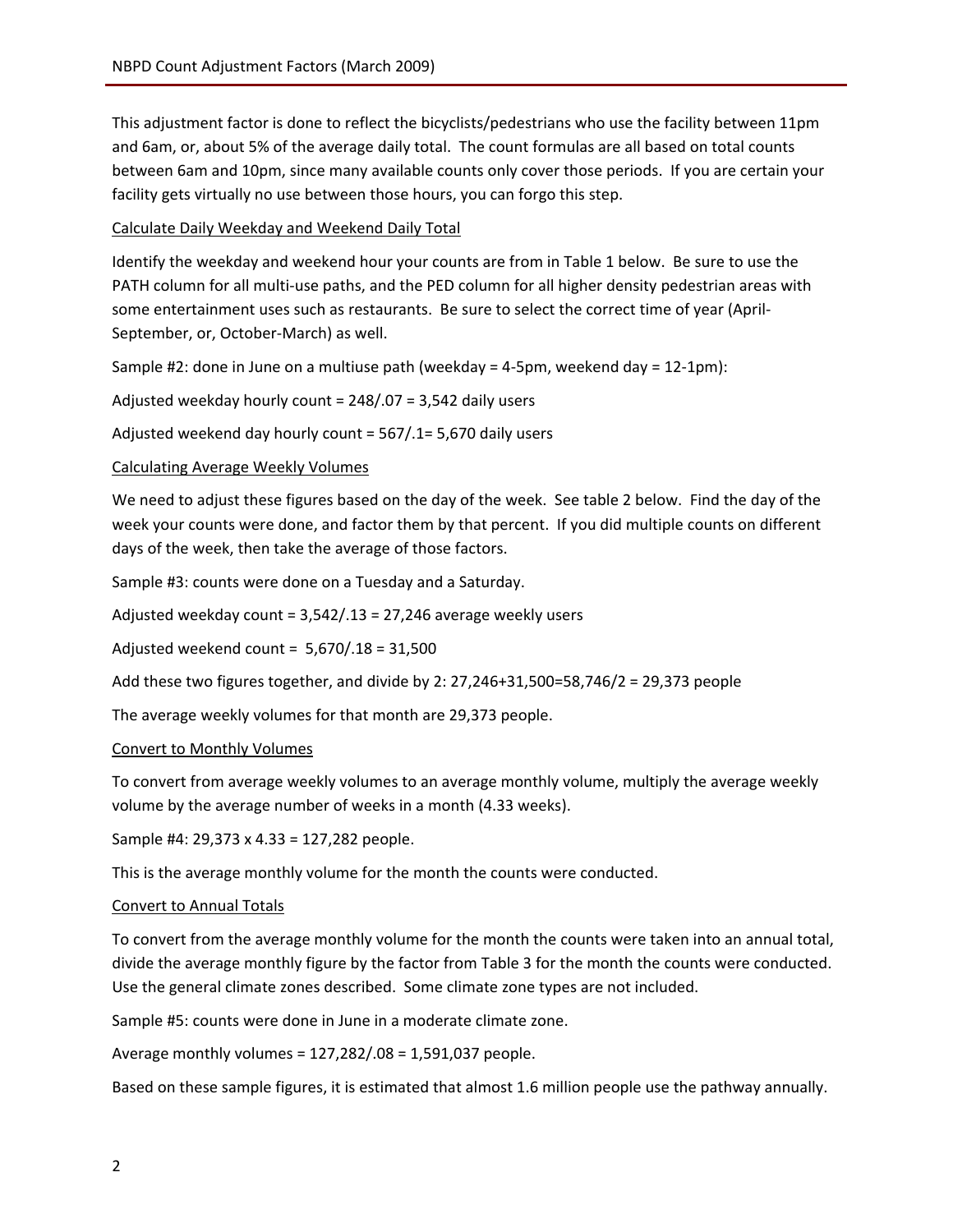### Average Monthly and Daily Figures

To identify the average monthly and daily figures, simply divide the annual figure by 12 (for month) or by 365 (for daily figures).

Monthly average = 1,591,037/12 = 132,586 people

Daily Average = 1,591,037/365 = 4,359 people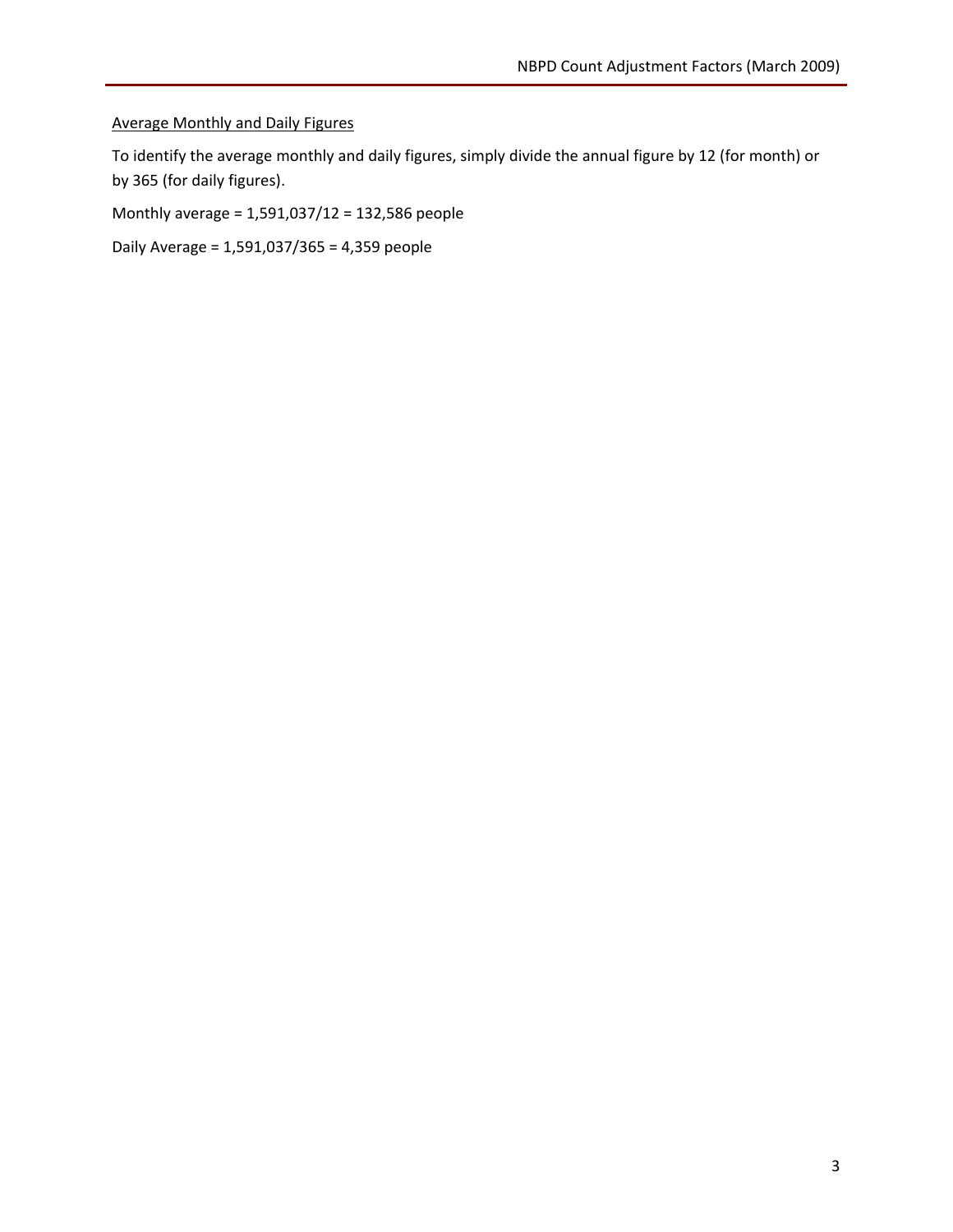## **Table 1**

## **Hourly Adjustment Factors**

**Multi-use paths and pedestrian entertainment areas by season** 

|      | <b>April - September</b><br>6am - 9pm |       |               |       |      | <b>October - March</b> |                 |      |               |  |
|------|---------------------------------------|-------|---------------|-------|------|------------------------|-----------------|------|---------------|--|
|      |                                       |       |               |       |      | 6am - 9pm              |                 |      |               |  |
|      | ---- PATH------                       |       | -----PED----- |       |      |                        | ---- PATH------ |      | -----PED----- |  |
|      | wkdy                                  | wkend | wkdy          | wkend |      | wkdy                   | wkend           | wkdy | wkend         |  |
| 0600 | 2%                                    | 1%    | 1%            | 1%    | 0600 | 2%                     | 0%              | 1%   | 0%            |  |
| 0700 | 4%                                    | 3%    | 2%            | 1%    | 0700 | 4%                     | 2%              | 2%   | 1%            |  |
| 0800 | 7%                                    | 6%    | 4%            | 3%    | 0800 | 6%                     | 6%              | 3%   | 2%            |  |
| 0900 | 9%                                    | 9%    | 5%            | 3%    | 0900 | 7%                     | 10%             | 5%   | 4%            |  |
| 1000 | 9%                                    | 9%    | 6%            | 5%    | 1000 | 9%                     | 10%             | 6%   | 5%            |  |
| 1100 | 9%                                    | 11%   | 7%            | 6%    | 1100 | 9%                     | 11%             | 8%   | 8%            |  |
| 1200 | 8%                                    | 10%   | 9%            | 7%    | 1200 | 9%                     | 11%             | 9%   | 10%           |  |
| 1300 | 7%                                    | 9%    | 9%            | 7%    | 1300 | 9%                     | 10%             | 10%  | 13%           |  |
| 1400 | 7%                                    | 8%    | 8%            | 9%    | 1400 | 9%                     | 10%             | 9%   | 11%           |  |
| 1500 | 7%                                    | 8%    | 8%            | 9%    | 1500 | 8%                     | 10%             | 8%   | 8%            |  |
| 1600 | 7%                                    | 7%    | 7%            | 9%    | 1600 | 8%                     | 8%              | 7%   | 7%            |  |
| 1700 | 7%                                    | 6%    | 7%            | 8%    | 1700 | 7%                     | 5%              | 6%   | 6%            |  |
| 1800 | 7%                                    | 5%    | 7%            | 8%    | 1800 | 6%                     | 3%              | 7%   | 6%            |  |
| 1900 | 5%                                    | 4%    | 7%            | 8%    | 1900 | 4%                     | 2%              | 7%   | 6%            |  |
| 2000 | 4%                                    | 3%    | 7%            | 8%    | 2000 | 2%                     | 1%              | 6%   | 6%            |  |
| 2100 | 2%                                    | 2%    | 6%            | 8%    | 2100 | 2%                     | 1%              | 5%   | 5%            |  |

|      | <b>October - March</b>                 |       |               |       |  |  |  |
|------|----------------------------------------|-------|---------------|-------|--|--|--|
|      | 9pm<br>6am<br>$\overline{\phantom{0}}$ |       |               |       |  |  |  |
|      | ---- PATH------                        |       | -----PED----- |       |  |  |  |
|      | wkdy                                   | wkend | wkdy          | wkend |  |  |  |
| 0600 | 2%                                     | 0%    | 1%            | 0%    |  |  |  |
| 0700 | 4%                                     | 2%    | 2%            | 1%    |  |  |  |
| 0800 | 6%                                     | 6%    | 3%            | 2%    |  |  |  |
| 0900 | 7%                                     | 10%   | 5%            | 4%    |  |  |  |
| 1000 | 9%                                     | 10%   | 6%            | 5%    |  |  |  |
| 1100 | 9%                                     | 11%   | 8%            | 8%    |  |  |  |
| 1200 | 9%                                     | 11%   | 9%            | 10%   |  |  |  |
| 1300 | 9%                                     | 10%   | 10%           | 13%   |  |  |  |
| 1400 | 9%                                     | 10%   | 9%            | 11%   |  |  |  |
| 1500 | 8%                                     | 10%   | 8%            | 8%    |  |  |  |
| 1600 | 8%                                     | 8%    | 7%            | 7%    |  |  |  |
| 1700 | 7%                                     | 5%    | 6%            | 6%    |  |  |  |
| 1800 | 6%                                     | 3%    | 7%            | 6%    |  |  |  |
| 1900 | 4%                                     | 2%    | 7%            | 6%    |  |  |  |
| 2000 | 2%                                     | 1%    | 6%            | 6%    |  |  |  |
| 2100 | 2%                                     | 1%    | 5%            | 5%    |  |  |  |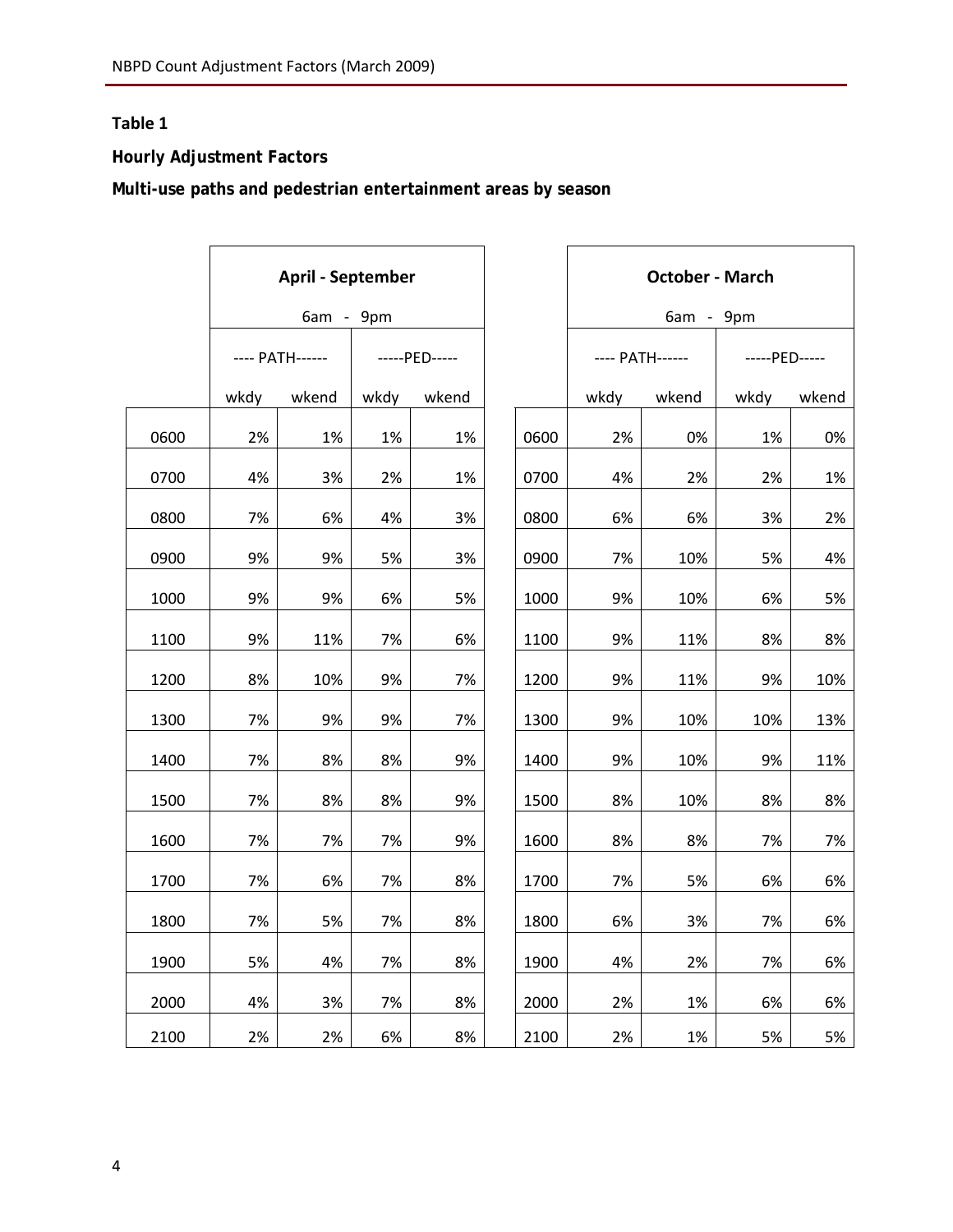### **Table 2**

### **Daily Adjustment Factors**

Note: Holidays use weekend rates.

| MON          | 14% |
|--------------|-----|
| <b>TUES</b>  | 13% |
| <b>WED</b>   | 12% |
| <b>THURS</b> | 12% |
| <b>FRI</b>   | 14% |
| SAT          | 18% |
| <b>SUN</b>   | 18% |